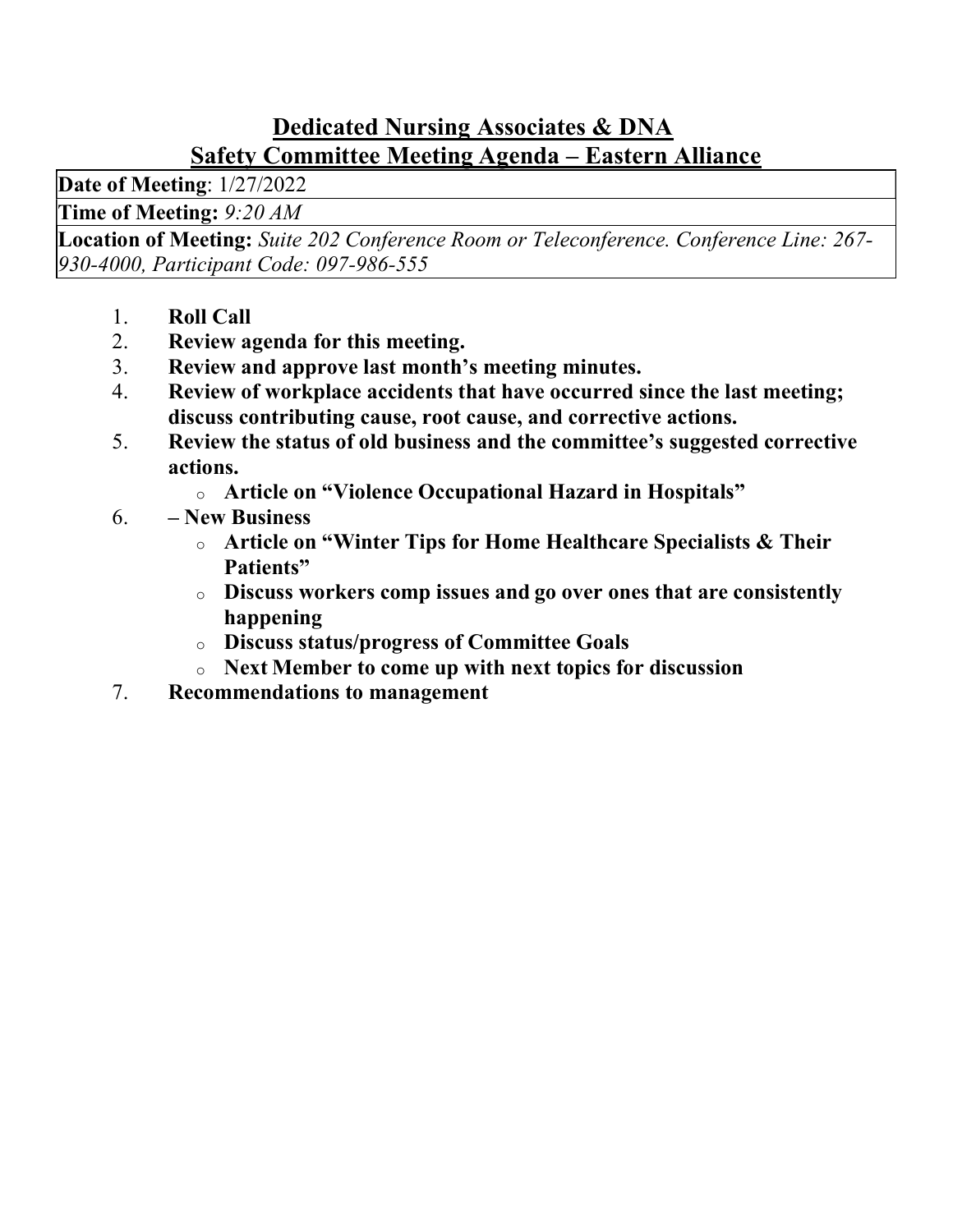### Dedicated Nursing Associates & DNA  Safety Committee Agenda

| Meeting<br>Date: 1/27/2022 | Time meeting started: $9:20 AM$ |  |
|----------------------------|---------------------------------|--|
|                            |                                 |  |

| <b>Meeting Chairperson:</b> |  |
|-----------------------------|--|
| <b>Danielle Reilly</b>      |  |

| Present         | <b>Absent</b>      |
|-----------------|--------------------|
| Nikki Raveling  | Chris Young        |
| Ashley Lee      | Hannah Sabo        |
| Ashton Hamer    | Cassandra Angelone |
| Christina Zappa |                    |
| Mike Mucchi     |                    |
| Danielle Rielly |                    |
| Melissa Spagnol |                    |
| Heidi Zedlar    |                    |
|                 |                    |
|                 |                    |
|                 |                    |
|                 |                    |
|                 |                    |
|                 |                    |

Agenda for today's meeting was reviewed by all members:  $\mathbf{x}$  Yes  $\mathbf{N}$ o

Previous meeting minutes from  $(12/2021)$  were read and approved:  $x$  Yes  $x$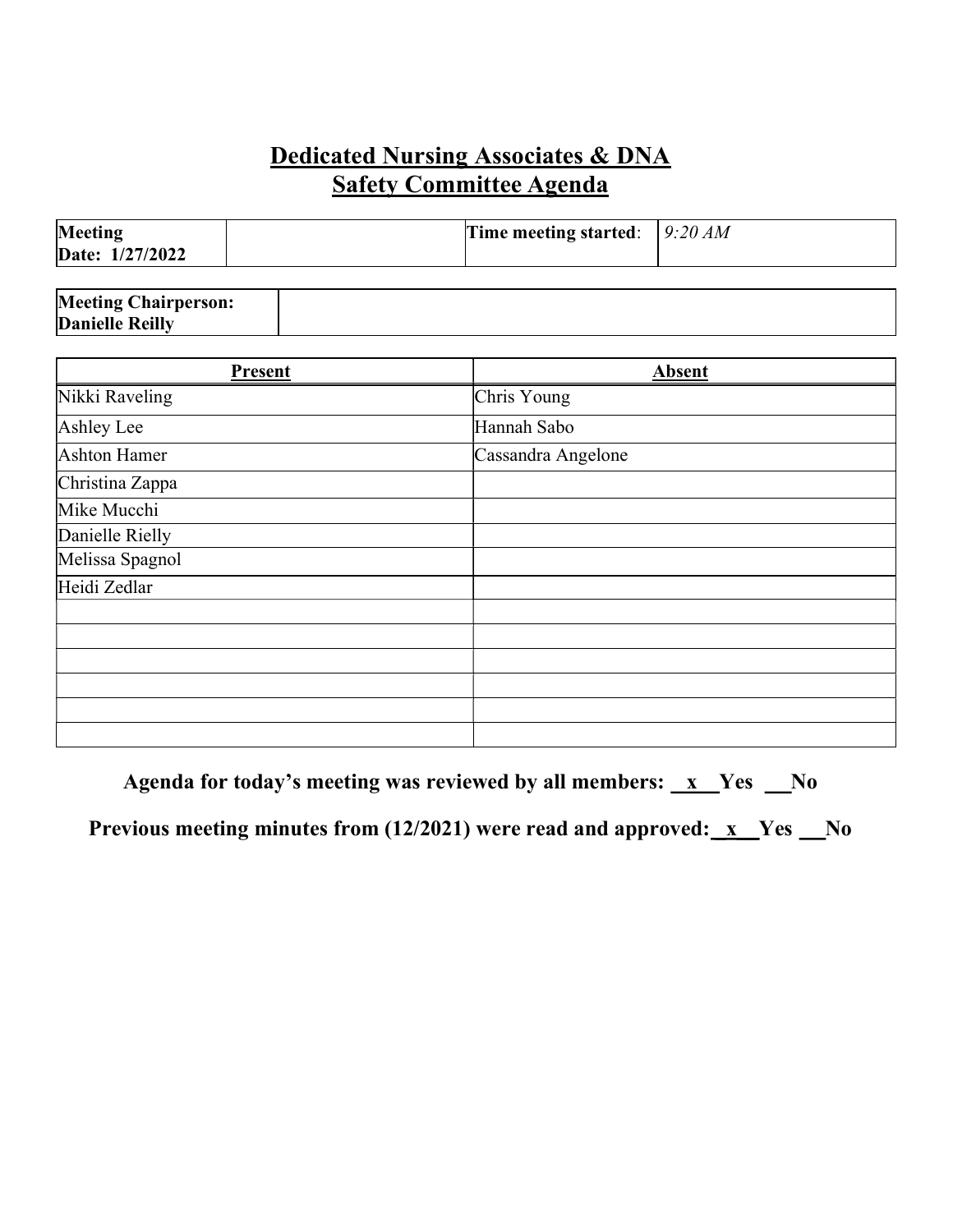#### Review of Accidents/Incidents Since the Last Meeting (employee, non-employee, vehicle accidents, near misses, property, & other)

| Date    | Injury<br><b>Causation</b><br>(Description)                                                                      | Assignment<br>/Facility                                          | <b>Injured Body</b><br>Part (Body Part,<br>Left/Right,<br>Lower/Upper) | <b>Follow Up</b><br>(Communication,<br><b>Contact Facility,</b><br>Treatment,<br>Education, etc.) | Recommended<br>Corrective<br>Action | Is Claim<br>Ongoing?<br><b>Current</b><br><b>Outcome</b> |
|---------|------------------------------------------------------------------------------------------------------------------|------------------------------------------------------------------|------------------------------------------------------------------------|---------------------------------------------------------------------------------------------------|-------------------------------------|----------------------------------------------------------|
| 1/21/22 | The IW's knee<br>popped while<br>bending down<br>twice. Felt their<br>knee cap burn,<br>tingle and went<br>numb. | Per Diem<br>Emmanuel<br>Center for<br>Nursing<br>Nursing<br>Home | R Knee                                                                 | Proper Body Mech.<br>Follow Up questions<br>to ask: Did he have a<br>previous injury              | Send education                      | Closed<br>Full Duty<br>Release<br>1/24/22                |

## Status / Progress of Uncompleted Old Business

| <b>Old Business Item:</b>                                                | <b>Updates:</b> |
|--------------------------------------------------------------------------|-----------------|
| "Violence Occupational Hazard   Uploaded to DNA Website<br>in Hospitals" |                 |
|                                                                          |                 |
|                                                                          |                 |

## New Business (Round Table Discussion)

| <b>Committee Member</b> | <b>Topic / Hazard Identified:</b> | <b>Responsibility Assigned to Whom &amp;</b> |
|-------------------------|-----------------------------------|----------------------------------------------|
| Name:                   |                                   | <b>Action To Be Taken:</b>                   |
|                         |                                   |                                              |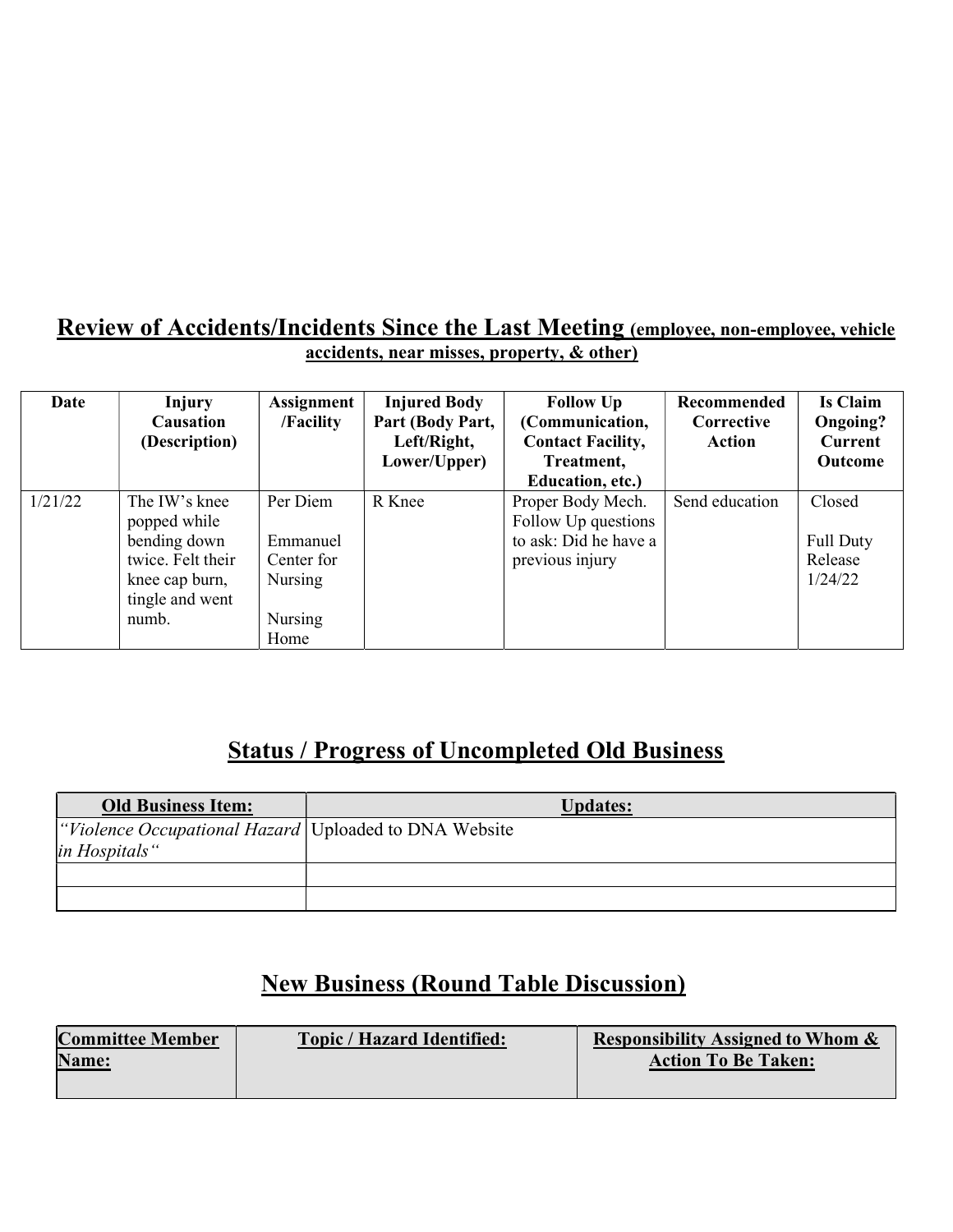| Group    | Discuss new incidents                                                         |                                                                                                                                                                                                                                                 |  |
|----------|-------------------------------------------------------------------------------|-------------------------------------------------------------------------------------------------------------------------------------------------------------------------------------------------------------------------------------------------|--|
| Group    | Article on: "Winter Tips for Home<br>Healthcare Specialists & Their Patients" | Sent to marketing to upload to the website                                                                                                                                                                                                      |  |
| Group    | <b>Update on Goals</b>                                                        | Winter weather email series has been<br>lsent.                                                                                                                                                                                                  |  |
| T. Zappa | Goal                                                                          | Internal RTW program making great<br>progress on hoping to get it up and<br>running in next months.                                                                                                                                             |  |
| Carly    | Projects                                                                      | Creating policy for how we expect an<br>injury to be reported, seeking treatment,<br>expectations during workers comp<br>process. Carly can put together a few<br>things together, initial education,<br>communication with IW.                 |  |
| Carly    | <b>Education Series</b>                                                       | More workplace violence incidents,<br>recommunicate how to keep themselves<br>safe when traveling, working, in general.<br>Performing small risk assessment on<br>homes that cg's are going into. Evaluating<br>high risk facilities and homes. |  |
| Carly    | <b>Claims Review</b>                                                          | Claims Review, February/March. Wait<br>till after March $6th$ or $7th$ to make sure we<br>have data to review. Send possible dates<br>for 2 <sup>nd</sup> or 3 <sup>rd</sup> weeks in March.                                                    |  |

# Status/Progress on Committee Goals

| <b>Goal:</b> | <b>Updates/Action to be taken:</b> |  |
|--------------|------------------------------------|--|
|              |                                    |  |
|              |                                    |  |

## **Other Reports or Guest Speakers**

| <b>Guest Name:</b> | <b>Topic Discussed / Presented to the Group</b> |  |
|--------------------|-------------------------------------------------|--|
|                    |                                                 |  |
|                    |                                                 |  |